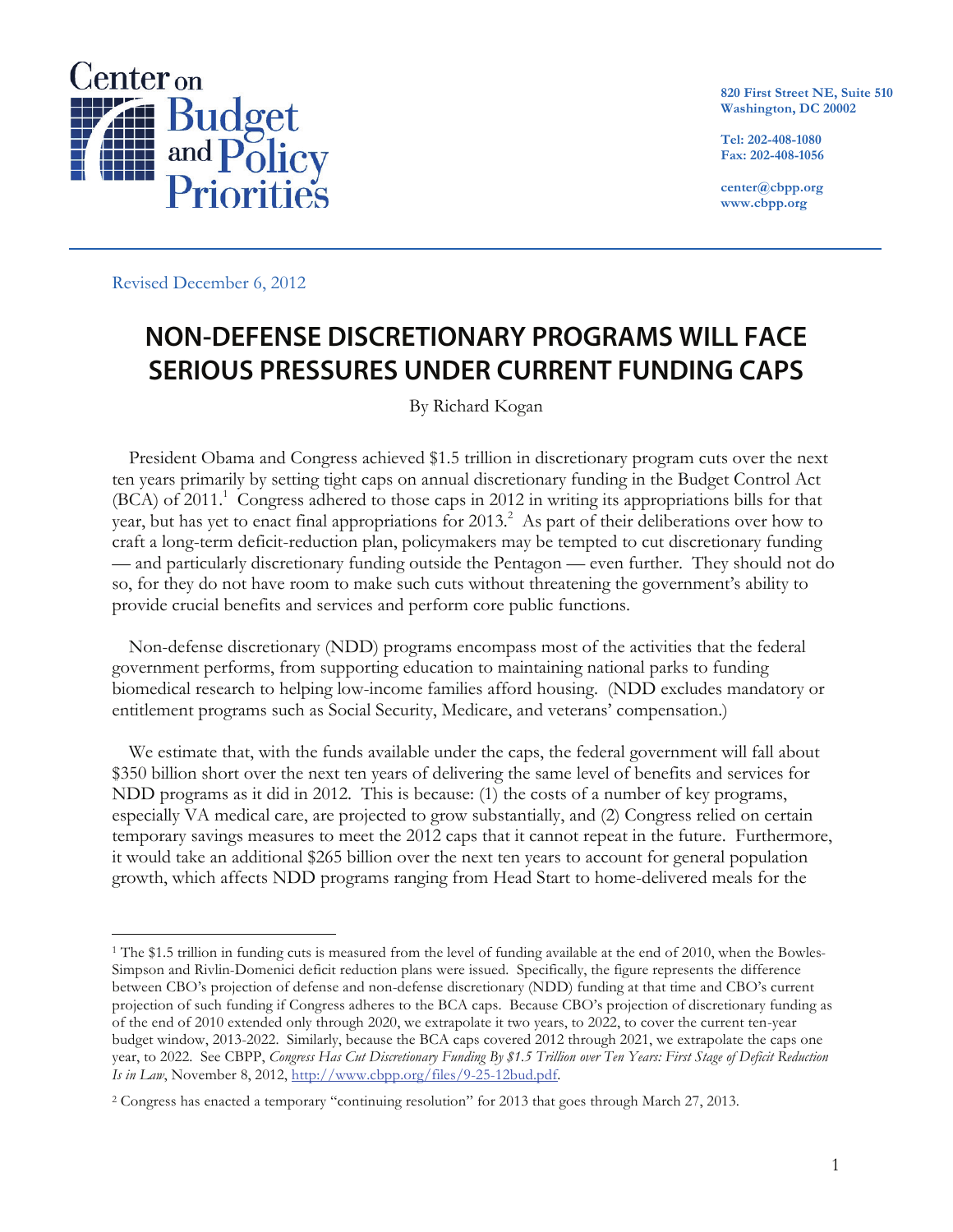elderly. In total, it would require \$615 billion above what the caps allow to maintain the same level of benefits and services *per person* as in 2012.

Policymakers thus will have to exact steep cuts in NDD to fit within the caps. Going *below* the caps and imposing even deeper cuts in NDD funding would put the government even further behind in providing 2012-level benefits and services over the coming decade and could jeopardize the well-being of millions of Americans.

## Six Reasons Why Policymakers Should Not Go Below the NDD Caps

The caps for NDD provide \$65 billion more in funding over the next decade than needed to accommodate the 2012 funding level adjusted for inflation. Some policymakers thus may conclude that they can reduce the NDD caps significantly and still maintain appropriate levels of benefits and services. That's not the case, however, for two basic reasons.

First, the actual 2012 funding level was not necessarily satisfactory for that year to begin with. Total non-defense funding in 2012 was already about 9 percent below the 2010 level, adjusted for inflation.<sup>3</sup> At the 2012 level, Social Security offices closed early and some agencies fell behind in processing and reviewing benefit claims.

Second, and far more important in dollars, many NDD programs will face significant pressures for additional funding beyond inflation increases that will overwhelm this potential savings. Below are six examples of areas that will need funding increases beyond the rate of inflation to maintain 2012-level benefits and services. In total, they add up to about \$680 billion of additional funding over the next decade. So, while the caps are \$65 billion *above* the 2012 funding level adjusted for inflation, they are \$615 billion (\$680 billion minus \$65 billion) *below* what is needed to provide 2012 level benefits and services per person over the next decade. (The caps are \$350 billion below what is needed to provide 2012-level benefits and services if one ignores the effects of growth in the U.S. population.)

This gap between the amount of NDD funding that the caps will allow and the amount that is needed to maintain current levels of benefits and services starts in 2014 and grows each year, reaching \$120 billion, or 17 percent, in 2022.

- **1. VA medical care.** Funding for VA medical care has risen 8.5 percent per year since 1999, on average, and these funding needs are likely to continue rising at a similar rate in the years ahead. There are two main causes: health care costs across the economy are rising faster than general inflation and a growing share of veterans are elderly and thus more expensive to treat.
	- The per-person cost of health care across the U.S. health care system is expected to grow at about 5 percent per year in the coming decade, substantially faster than projected inflation, which averages 2.1 percent per year.

<sup>&</sup>lt;sup>3</sup> The 2010 levels reflect no Recovery Act funding, which was provided in 2009. Also, 2010 funding represents the level at the time of the Rivlin-Domenici and Bowles-Simpson recommendations, before the deficit reduction efforts initiated by the 111th Congress and is therefore the right benchmark for measuring discretionary cuts to date.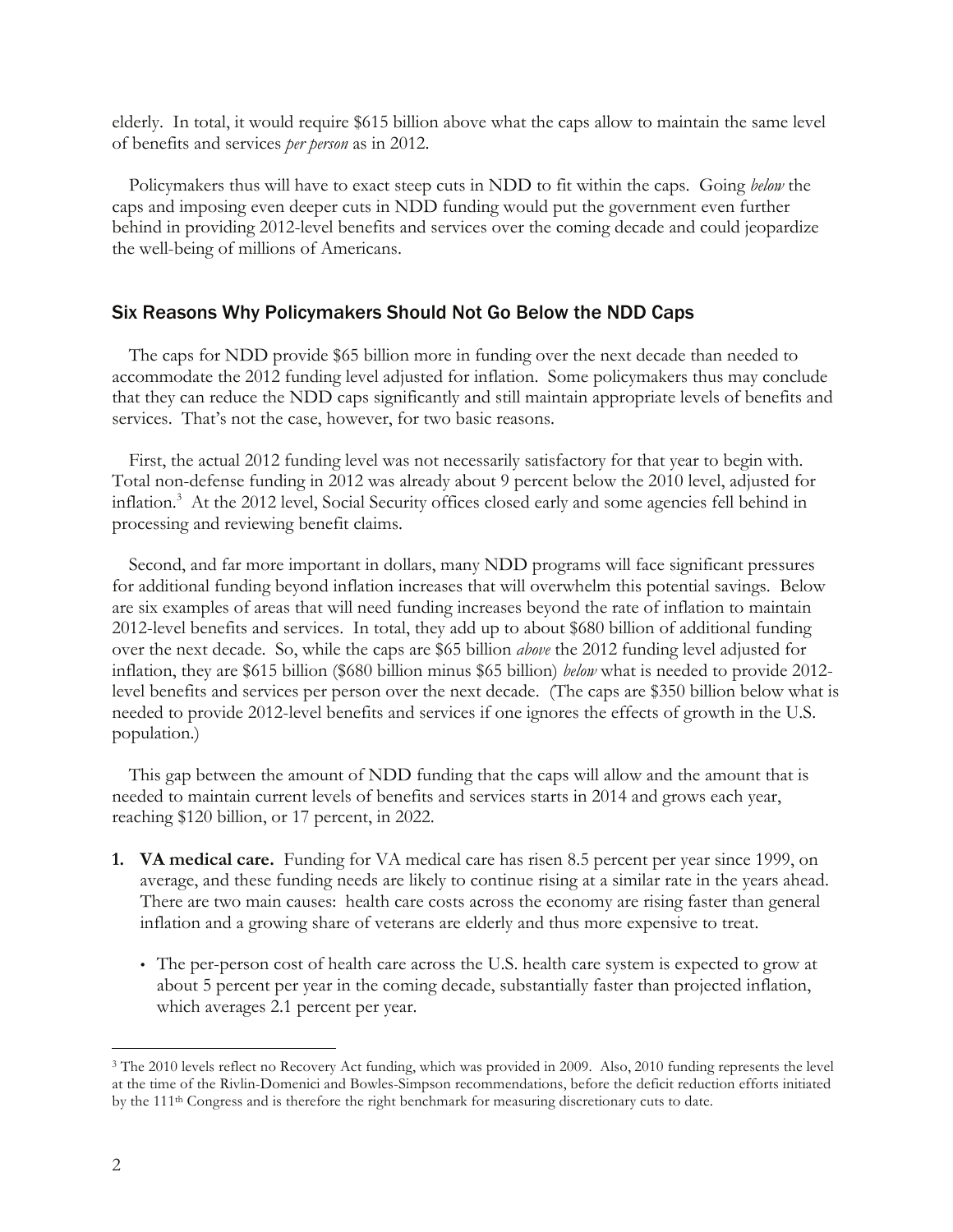- Korean and Vietnam veterans are reaching the ages at which they become much more expensive.
- Employed Vietnam veterans are reaching retirement age and are likely to choose VA care (if they are eligible for it) over Medicare because VA care would cost them less.

If VA health care funding grows at its historical rate of 8.5 percent per year, that will add about \$255 billion in costs beyond the cost of keeping pace with inflation.

(The need for increased VA health funding is not due to the *number* of veterans, which has declined over the past decade and is projected to continue doing so. And while injured veterans returning from the Iraq/Afghanistan wars have put some upward pressure on VA medical care, the Congressional Budget Office (CBO) finds that the cost of patients from those wars accounted for only 4 percent of total VA medical care costs in 2010 and that those patients cost about half as much per patient as other veterans. $^4$ )

|                                                                                                             | Table 1                                                                                          |       |  |  |  |  |  |  |
|-------------------------------------------------------------------------------------------------------------|--------------------------------------------------------------------------------------------------|-------|--|--|--|--|--|--|
| Upward and Downward Pressures on the NDD Caps<br>Covers 2013-2022*; cumulative total in billions of dollars |                                                                                                  |       |  |  |  |  |  |  |
|                                                                                                             | Major upward pressures:                                                                          |       |  |  |  |  |  |  |
|                                                                                                             | Veterans' medical costs that exceed inflation                                                    | 255   |  |  |  |  |  |  |
|                                                                                                             | Pell Grants' artificially low funding base                                                       | 50    |  |  |  |  |  |  |
|                                                                                                             | One-time savings: CHIP "performance bonus fund"                                                  | 60    |  |  |  |  |  |  |
|                                                                                                             | Assisted housing                                                                                 | 30    |  |  |  |  |  |  |
|                                                                                                             | Expiring special public health funding                                                           | 20    |  |  |  |  |  |  |
|                                                                                                             | Subtotal, specific programs                                                                      | 415   |  |  |  |  |  |  |
|                                                                                                             | Population growth                                                                                | 265   |  |  |  |  |  |  |
|                                                                                                             | <b>TOTAL major upward pressures</b>                                                              | 680   |  |  |  |  |  |  |
|                                                                                                             | <b>Downward pressure:</b> caps are above inflation-adjusted 2012 funding                         | $-65$ |  |  |  |  |  |  |
|                                                                                                             | <b>NET upward pressure</b>                                                                       | 615   |  |  |  |  |  |  |
|                                                                                                             | *We extend the caps one year, to 2022, to be consistent with the current ten-year budget window. |       |  |  |  |  |  |  |

**2. Pell Grants.** Funded mostly by discretionary appropriations, Pell Grants help low-income students pay for college. The discretionary appropriation for Pell Grants was artificially low in 2012 because Congress provided temporary funds — outside of the regular appropriations process — to help cover the program's discretionary funding needs. But this pot of temporary funding largely disappears at the end of 2013. So, even though the *full costs* of the discretionary portion of the program are expected to grow more slowly than inflation over the next ten years,

 <sup>4</sup> CBO, *Potential Cost of Health Care for Veterans of Recent and Ongoing U.S. Military Operations, July 27, 2011*, http://www.cbo.gov/sites/default/files/cbofiles/ftpdocs/123xx/doc12315/07-27-va\_healthcare.pdf.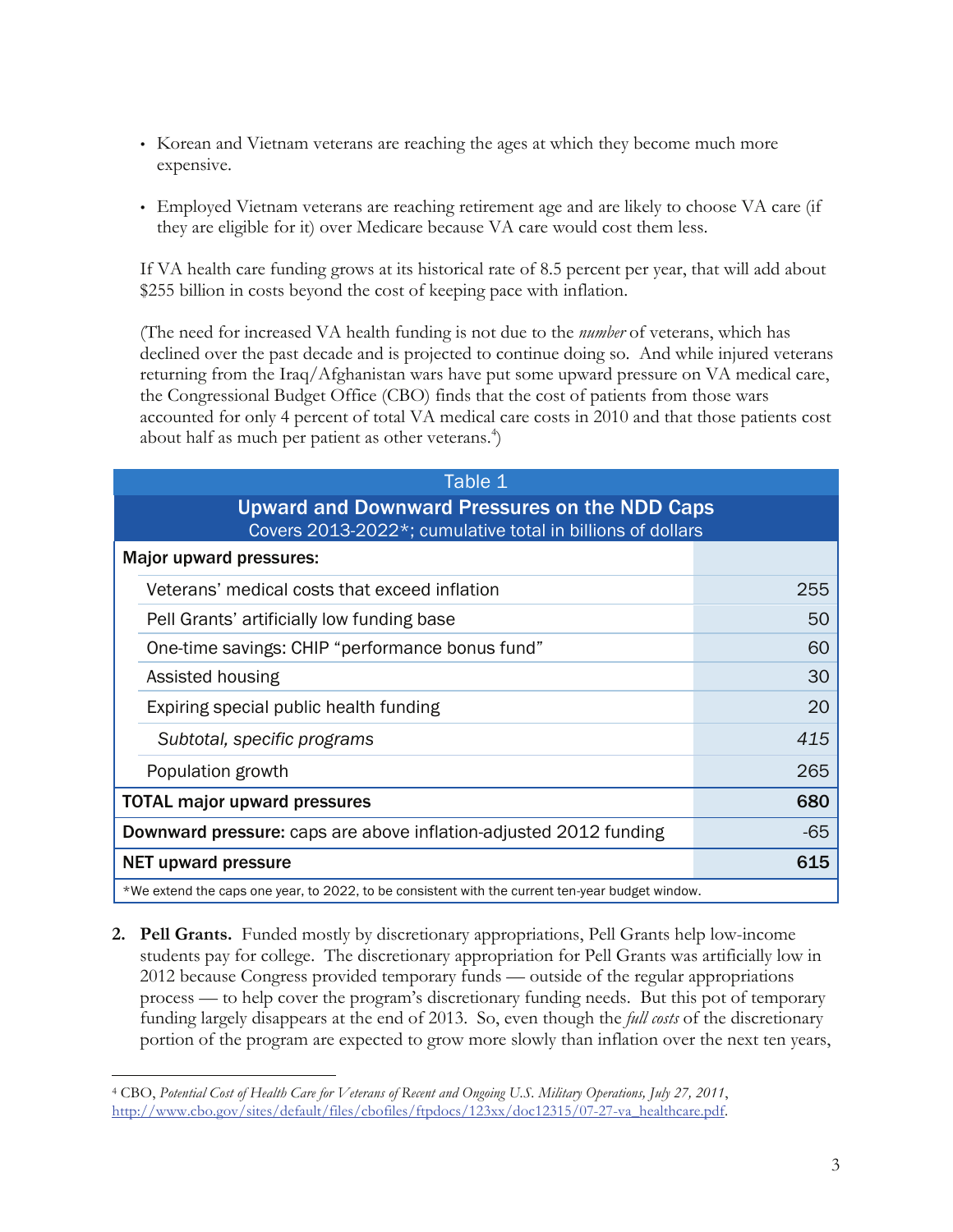the Pell Grant discretionary appropriation will need to grow much *faster* than inflation starting in 2014 to make up for the loss of temporary funding.

If the Pell Grant discretionary appropriation grows only with inflation from the artificially low 2012 funding level, the program will face a funding shortfall of about \$50 billion over the next decade.5 In other words, an additional \$50 billion will be needed to maintain Pell Grant award levels without cutting students from the program.

**3. Exhaustion of one-time savings.** Historically, Congress has met tight discretionary caps in part by obtaining savings in mandatory programs through special provisions of appropriations bills. Such savings are credited against discretionary caps, so they can offset ongoing funding for discretionary programs.

Most such savings policies can be repeated year after year, but one big source of such savings unused bonus funds in the Children's Health Insurance Program (CHIP)'s Performance Fund — will no longer continue to build up after the end of 2013. The loss of this source of one-time savings will raise, by about \$60 billion, the net cost of maintaining NDD funding at its 2012 value adjusted for inflation over the remainder of the decade.

- **4. Assisted housing.** The Section 8 assisted housing programs help low-income households especially those with children or elderly persons or persons with disabilities — by limiting their rent payments for low-cost private housing units to 30 percent of household income. To continue serving the same number of low-income families over the next decade (which would still leave about three-fourths of eligible households *without* assistance due to funding limitations), the programs will require about \$30 billion more funding than the growth allowed by inflation because of these special factors:
	- The Department of Housing and Urban Development (HUD) bases the amount of rent that Section 8 assistance can cover on the "fair market rent," or the cost of a modest apartment in the local private rental market. Since rents and utility costs in the private market tend to grow faster than overall inflation, so does the cost of rental assistance per household. (Low-income recipients' incomes typically fail to keep pace with rising rental costs, so their contribution of 30 percent of their income covers a shrinking share of those costs.)
	- Several decades ago, when HUD signed the original contracts with private owners to participate in the "project-based" part of Section 8, Congress provided enough funding to make rental assistance payments throughout the contracts' 20- to 40-year terms. As the contracts began to expire in the mid-1990s, however, Congress directed HUD to replace them with contracts funded annually through appropriations. This process, which is expected to continue as the rest of the long-term contracts expire over the next decade, raises the program's annual *funding* needs even though it has very little effect on the program's actual level of *spending* each year.
	- Part of the fiscal year 2012 funding for Section 8 assisted housing came from program reserves and other funding provided before 2012. This pool of reserve funds is now drying up, so policymakers will need to offset the loss of such funds by providing new funding to

 <sup>5</sup> Based on CBO March 2012 Pell Grant program cost estimates and CBO August 2012 inflation projections.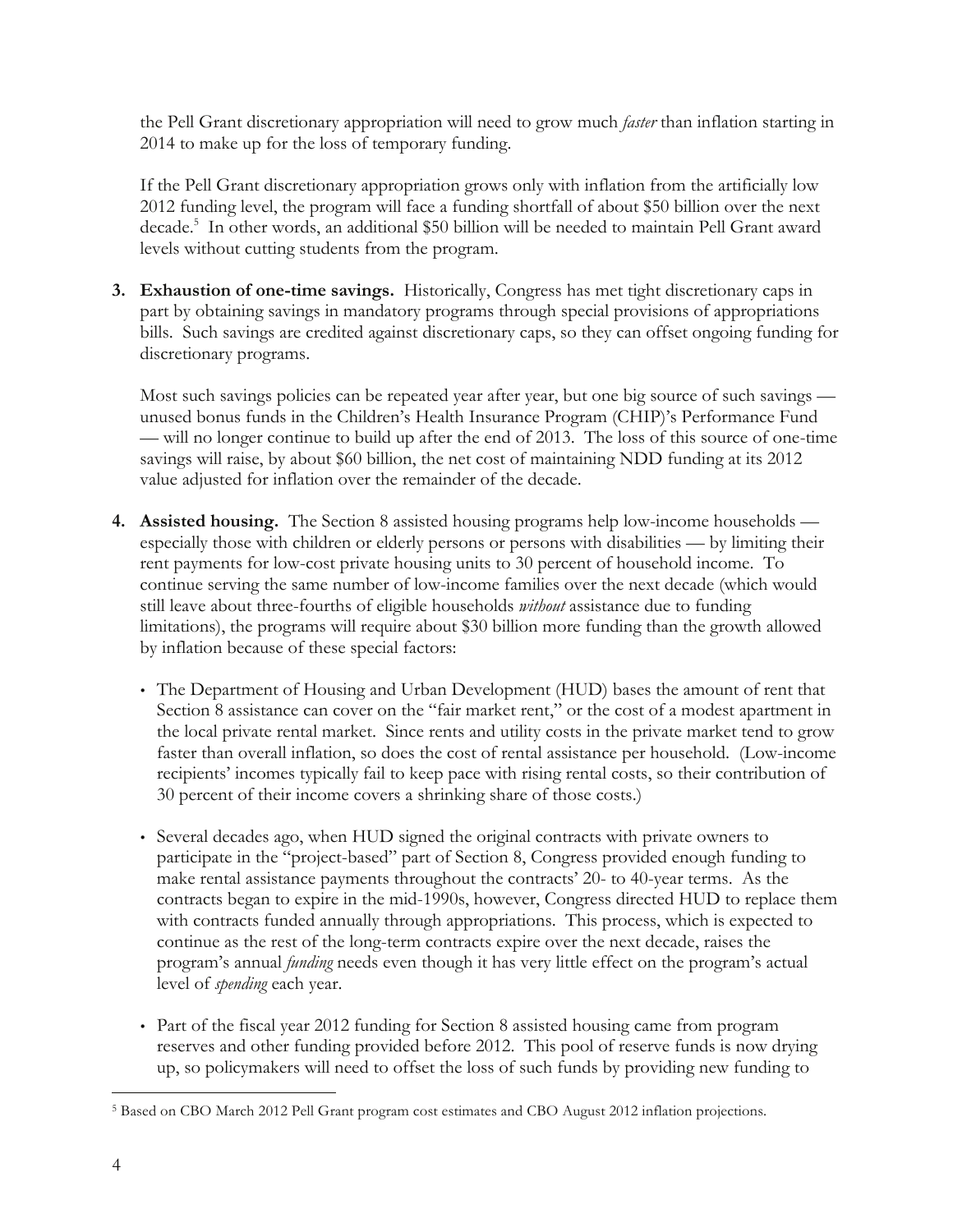prevent a reduction in the number of families assisted.

- **5. Expiring health reform funding.** The Affordable Care Act (ACA) provided some temporary mandatory funding to supplement discretionary funding in areas such as community health centers, home visiting programs for pregnant women and newborns, and the National Health Service Corps. To maintain these activities at 2012 levels after the ACA funding runs out in a few years will require roughly \$20 billion over the decade.
- **6. Population growth.** Even if NDD funding for other programs keeps pace with projected inflation, this does not cover the 10 percent growth of the U.S. population projected over the decade. Many NDD programmatic needs are related to the size of the population: grants to school districts; direct benefits such as WIC, Head Start, child care, health centers, job training, and home-delivered meals for the elderly; collecting tax returns; enforcing laws and regulations; processing passport requests; and administering Medicare, Social Security, and SSI. True, some costs are unrelated to population growth, such as biomedical and scientific research and space exploration. But various other costs could grow *faster* than the population due to pressures that population growth may create — e.g., maintaining national parks and air traffic safety.

To cover inflation plus population growth for the programs other than VA medical care and Pell Grants,<sup>6</sup> by 2022 those programs would need to be 10 percent above the level that would suffice merely to cover inflation. The difference amounts to about \$265 billion of NDD funding over the period 2013-2022 for those programs.

In addition to these six factors, there will be pressure for increases in non-defense discretionary funding above inflation because of needed increases in the size and pay of the federal workforce. The 2012 funding level for civilian pay was low in part because pay rates were frozen in 2011 and 2012 and most federal agencies did not fill vacancies this year; as a result, the federal work force shrank through attrition. Agencies can work shorthanded for a while, but not for a decade, and merely increasing the 2012 funding level by inflation would not make up for the earlier losses. Shrinking the NDD caps further would likely force continued attrition and pay freezes, which could seriously degrade the quality of the civil service and its ability to do its required duties.

The upward funding pressures explained in the six points detailed above total \$680 billion over the decade, as shown in Table 1. So even if one disregards the issues related to pay freezes and attrition, just adhering to the *existing* NDD caps may well cause serious damage to the programs discussed above — or to other NDD programs if policymakers cut them further to accommodate the specific needs described above.

Thus, the fact that the NDD caps for 2013-2022 are \$65 billion above the 2012 NDD funding level adjusted to reflect inflation does *not* mean that policymakers could reduce the caps by \$65 billion and still maintain 2012-level benefits and services. Even at the current cap levels, NDD programs face net upward pressures of \$615 billion.

 <sup>6</sup> The estimates of needs for VA medical care and Pell Grants take account of the projected size of the beneficiary population. The estimate for assisted housing does not since it is based on the cost of providing assistance to the same number of households as in 2012. The population adjustment here, therefore, includes an adjustment in assisted housing costs to reflect the general increase in the U.S. population.